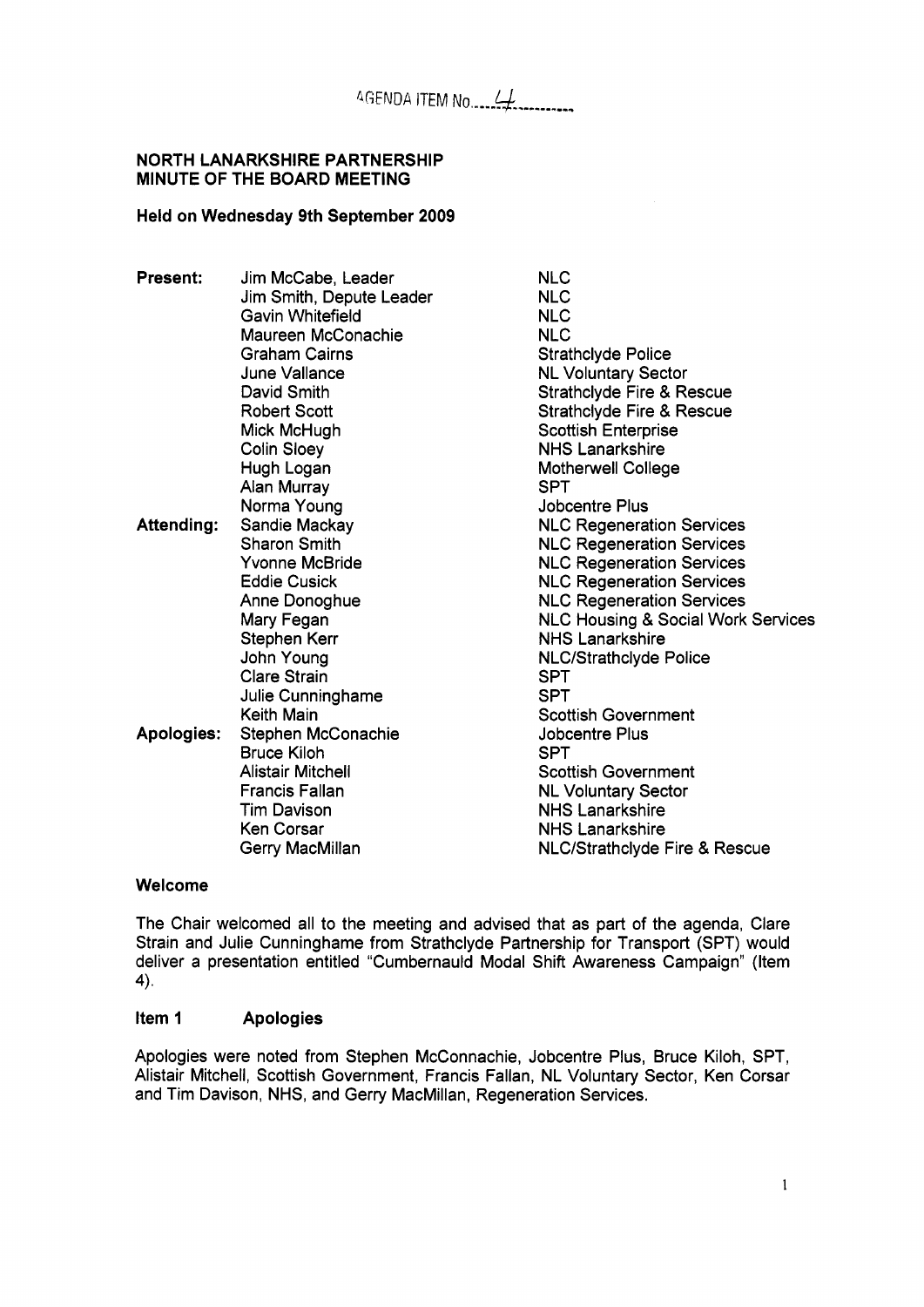#### Item **2**  Minute **of** the previous meeting (15 July 2009)

Agreed as an accurate record.

## Matters Arising

- *Town Centre Regeneration funding Maureen advised that £40million had been* made available to authorities in the first tranche (June 2009) with £20million in the second tranche. North Lanarkshire Council had submitted a bid (first tranche) for f3.45 million for seven town centres across North Lanarkshire, of which f2.7 million has been approved. In the second tranche (the outcome of which will be known in October 2009), North Lanarkshire Council has submitted 3 bids:
	- Ravenscraig  $Ltd (joint bid)$
	- Town Square, Coatbridge, and
	- Signage and public realm within Cumbernauld.

The total funding requested in the second tranche is  $£1.6$  million and if successful, the funding for the projects would be allocated by 31 March 2010.

- *Big Loffery funding*  Sandie reminded the meeting that the Newmains area has been identified as being a "cold spot" in relation to attracting funding from the BIG Lottery Board. The Big Lottery Board will meet week beginning 14'h September 2009 and the outcome of the NLP funding bid will be confirmed at the next Board meeting (1 **8'h** November 2009).
- *Third Sector lnterface*  The board heard that changes were being made to funding for the voluntary sector. **A** Third Sector Interface is being developed for North Lanarkshire and partners were recently interviewed by consultants to take this activity forward. A meeting took place with CVS NL, the Volunteer Centre and North Lanarkshire Council on 4th September to agree on the most appropriate option to take this forward. However, following lengthy discussion and debate at that meeting, agreement was not reached by all parties and a follow-up meeting has been arranged for 5<sup>th</sup> October 2009 to conclude discussions.
- *Future Jobs Fund*  Maureen advised that a Future Jobs Fund application had been submitted to the Government in June 2009. Placements for 452 young people have been made available, 390 of which will be the responsibility of North Lanarkshire. Maureen is currently working through the Expressions of Interest from Partners who have agreed to consider placement(s) within their organisation. There will be three 6-monthly tranches, the first of which should be finalised and in place by October 2009.

*Influenza A (H1N1) –* Colin Sloey gave a detailed update on the current situation. Activity levels are currently low although there has been an increase in GP activity. There has been a slight increase also in anti-viral dispensing this month (September). NHS and North Lanarkshire Council have been working actively to identify suitable premises where vaccinations programmes will be undertaken.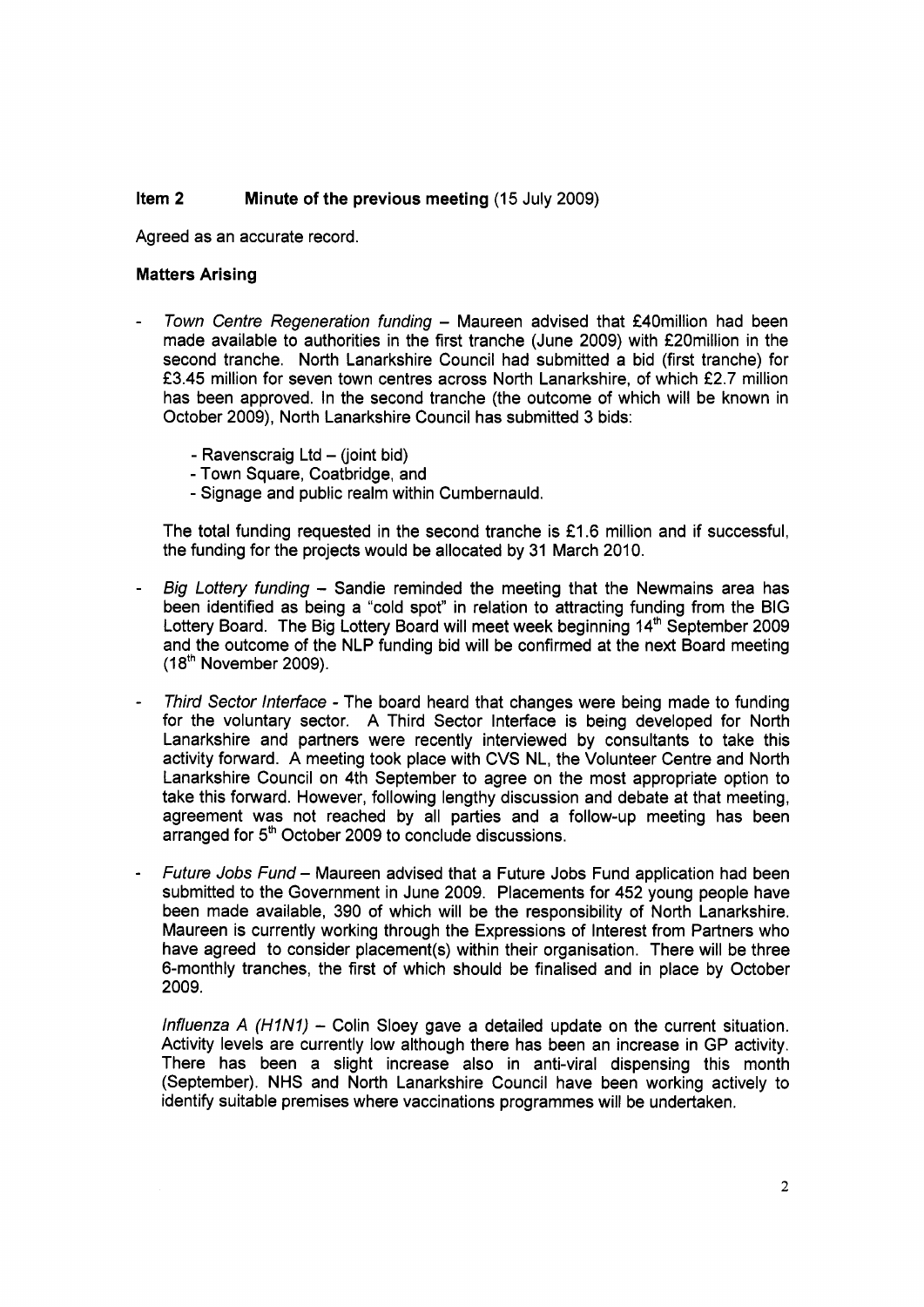It is intended that the start date for mass vaccinations will be October 2009. Priority groups will be front-line staff who are in direct contact with patients and those with chronic health conditions. Although there has been much preparatory work undertaken to date, clarity relating to vaccines is required from the Government.

# **Item 4 Presentation** - **SPT**

Julie Cunninghame and Clare Strain, SPT, delivered a presentation entitled "Cumbernauld Modal Shift Awareness Campaign". The background to this is that a modal shift awareness campaign will be launched by SPT in Cumbernauld on 13'h September 2009. SPT's Policy and Strategy team have identified areas with good public transport links, currently under-utilised and with capacity to target modal shift campaign activity.

The campaign in Cumbernauld is a pilot project for SPT and it is intended that the campaign will be rolled out across other Councils in the Strathclyde area.

Activity will be focused around 'European Mobility Week' ( $16<sup>th</sup>$  -  $22<sup>nd</sup>$  Sept) with the aim of making Cumbernauld residents aware of cheaper, healthier and greener travel alternatives. The main objective of the campaign is to direct residents to the campaign website "joinupmyjourney.com". The site includes a planner which allows residents to plan any door-to-door journey.

The campaign will be measured extensively, pre and post campaign, by use of electronic surveys, SPT enumerators, pre and post campaign car counts and website *<sup>I</sup>*hits'.

*The Chair thanked Julia and Clare for this presentation.* 

# **Item 5** Child Protection and related activity – update

Mary Fegan, North Lanarkshire Council's Head of Social Work Services and Chair of the Child Protection Committee updated the Board in respect of child protection and related activity. In summary, the aim of the Child Protection Committee, Chief Officers Group and Partners is to improve outcomes for vulnerable children and young people ensuring at all times, their wellbeing.

*HMIe inspections -* HMIe are undertaking a three year cycle of joint inspections – 10 inspections will be conducted from April 2009-March 2010. There is no date as yet for the North Lanarkshire inspection but work is already underway in preparation for this.

*GOPR* (Getting our Priorities Right) – The protocol for working with children and families affected by substance misuse in Lanarkshire have been modernised. An updated implementation programme for managers is in progress

*GIRFEC* (Getting it Right for Every Child) - The Child Protection Committee staff and the GIRFEC team have strengthened links. Joint areas of work have been identified and progressed e.g. children and families affected by substance misuse.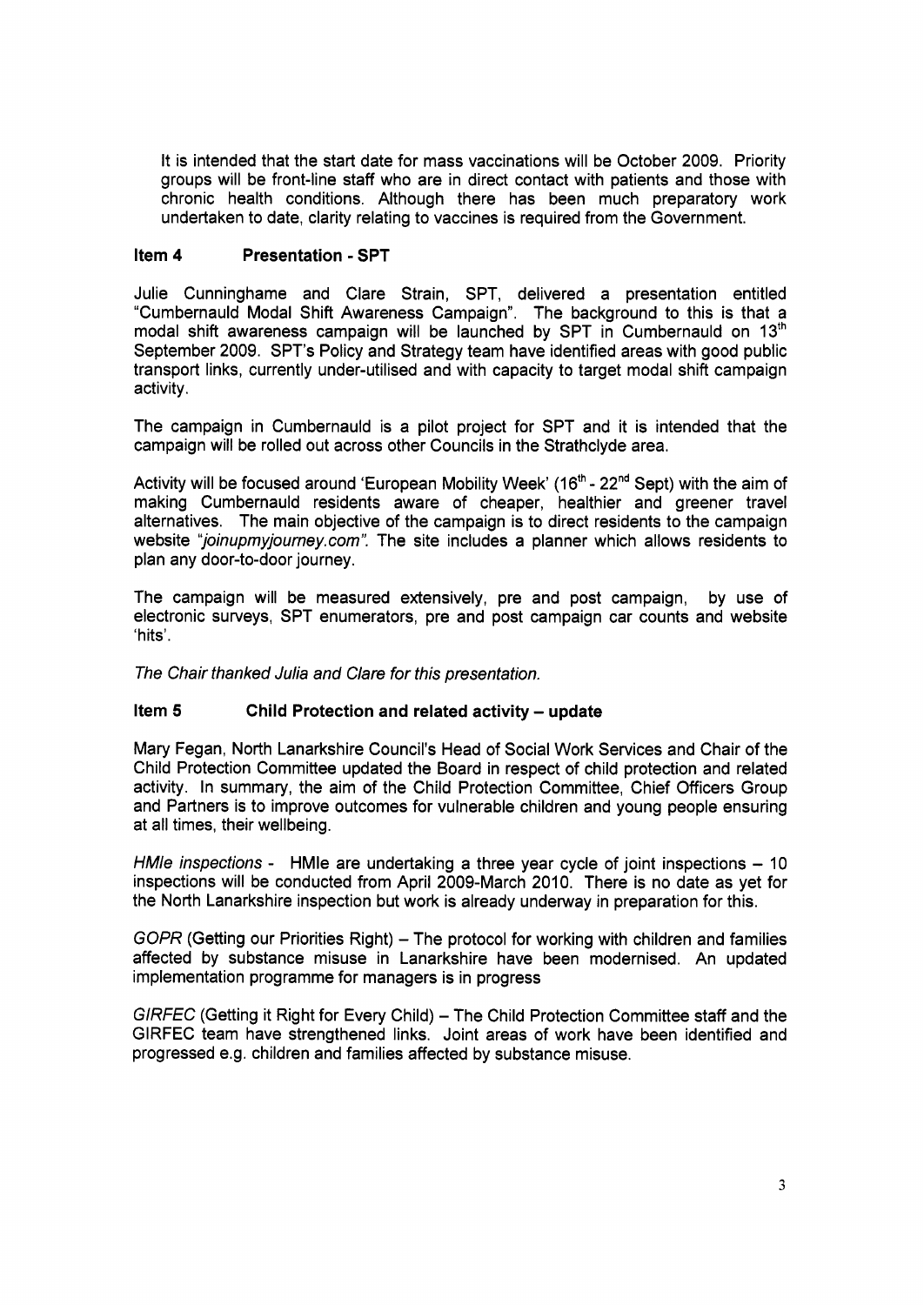*Independent Chair - Child Protection Committee - The newly appointed independent* Chair of the Child Protection Committee has been appointed (Pauline Hoggan) and will take up post subject to satisfactory disclosure checks.

*North Lanarkshire Child Protection Register* - Mary summarised the number of children on the North Lanarkshire Child Protection Register by age and category and noted that whilst agencies are working together to safeguard children, not all risk(s) can be eliminated.

*The Board noted the content of the report.* 

# **Item 6 Single Outcome Agreement** - **final draft annual report**

North Lanarkshire's first Single Outcome Agreement (2009/2010) has now been signed off by the Government. It was noted that there is a high level of indicators contained in the first document although the second SOA's indicators have been significantly reduced. The document also highlights North Lanarkshire's performance over the last year and this will be included as part of the Council's forthcoming Performance Launch (Wednesday, 7th October). The second document is in final draft format and Partners have been requested to submit comments to Sandie Mackay.

Keith Main from the Scottish Government advised that North Lanarkshire's SOA document was a good template and would take this to his colleagues via an internal working group comprising their Directors' teams. Their aim is to scrutinise the 32 **SOA**  reports, drawing together common themes and lessons, and preparing advice for Directors and Ministers. Keith intends to bring NLP's draft to their attention to highlight the good work carried out so far.

*The Board noted the content of the report* 

## **Action** : **Regeneration Services**

## **Item 7 NLC Organisation Values**

The Board was reminded that 'Service and People First' is a 5 year change management programme for the Council, introduced on 1 April 2007. The main focus of the programme is

- to make **f50** million efficiency savings over the five years
- workforce planning, and
- organisational culture

The purpose of the Board report is two-fold: to advise the Board on the Council's adoption of Organisational Values and, to invite partners to take on board these values within their own organisation. This may, in future, allow a consistent set of values to be adopted across the Partnership. The Statement of Organisational Values (i.e. Respect, Commitment, Pride in the job; and Listening and learning) was adopted by the Council in November 2008 and are summarised within the report's appendix. On 9th June 2009, the Council adopted an action plan covering a number of areas.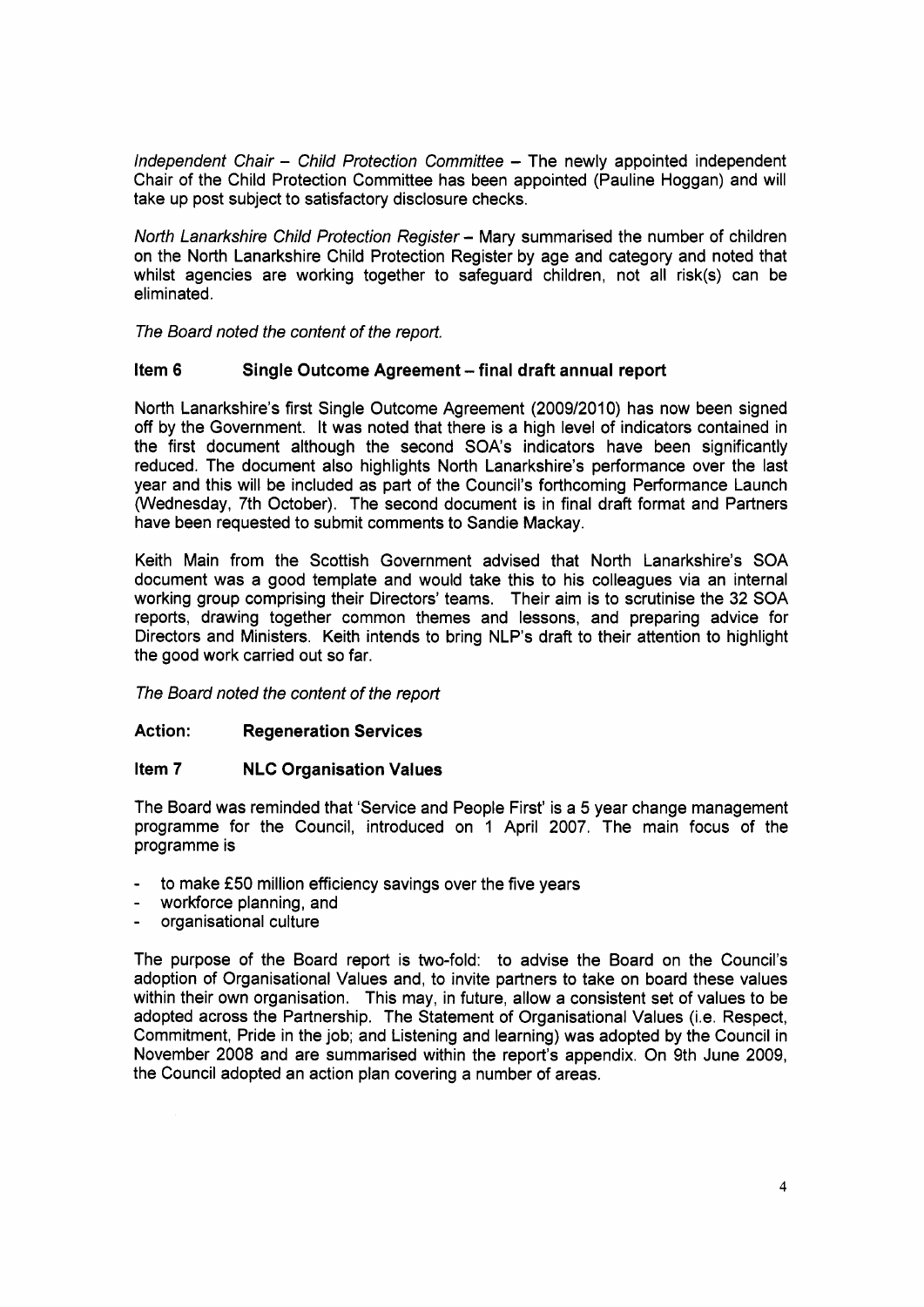It was suggested that the NLP Officers Group would compile relevant information in relation to this for inclusion in the next SOA

*The Board noted the content of the report.* 

# **Action: NLP Officers Group**

## **Item 8 Local Community Planning report**

Sandie updated the meeting to advise of developments relating to the local community planning agenda and improvement actions detailed in the Audit of Best Value and Community Planning. The detailed report highlights information in the following areas -

- **Local Tasking and Coordinating/Community Safety the report details progress** with the Community Safety Sub Groups across the six localities.
- **North Lanarkshire News:** the December 2009 edition will focus on community safety whilst April 2010 will concentrate on young people
- **Local Community Fora:** The first meeting of the Community Forum Network took place on 27 August 2009 with office bearers being elected at that time. *N.B. Amendment to the VSPG (Voluntary Sector Partnership Group) representatives the report should read "Bi//y Lees and Owen McAvoy" (delete reference to Peter Winnie and Bobby Johnstone).*
- **Motherwell Town Centre Action Plan the report summarises discussions** between NLV Planning, Regeneration Services, CALA, SPT and other partners relating to long term development of the town centre
- **Community Safety Strategy covered in a separate NLP Board report (see Item 9).**
- **Community Engagement staffing the report highlights recent staffing changes** and the areas for which the existing Community Engagement Officers are responsible.
- **Regeneration Masterplan Areas**  a Regeneration Site Appraisal report has been produced (in draft) by consultants lronside Farrar relating to the Forgewood area. In particular, areas highlighted within the report include - housing tenure, infrastructure, amenity issues and community engagement
- **Gowkthrapple**  progress is continuing for the delivery of the Gowkthrapple Masterplan.

*The Board noted the content of the report and the update by Sandie Mackay.* 

# **Item 9 Community Engagement Strategy**

Yvonne McBride advised the Board that the Community Engagement Strategy is a refresh of the 2007 document and makes a clear commitment to involve local people to have a greater influence on the design and delivery of services. The Board had previously agreed to the update at its meeting on 18<sup>th</sup> March 2009. The strategy explains what is meant by community engagement, the role of the community fora as a key vehicle for community engagement and clarifies the activities which will be undertaken as partners.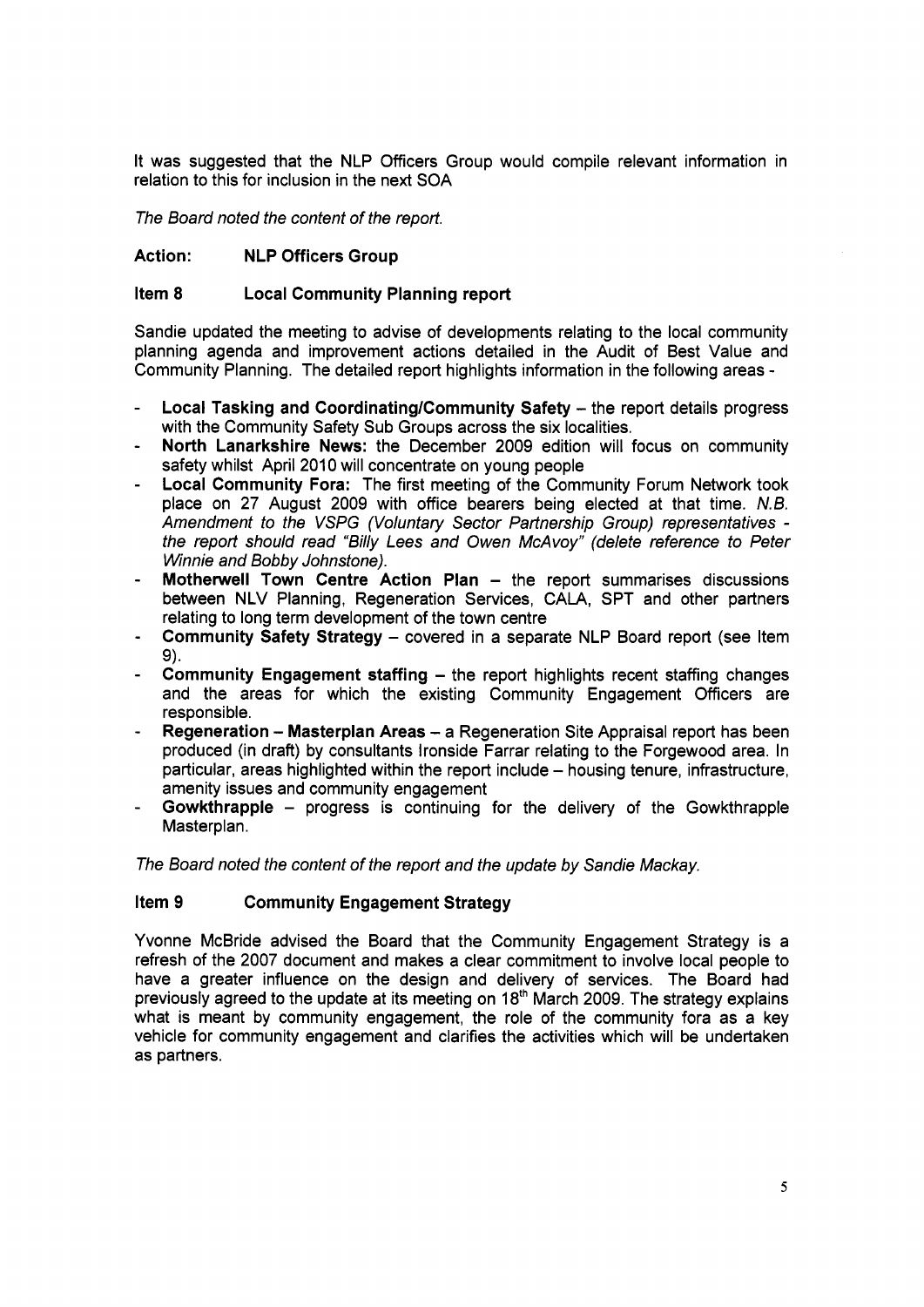The refreshed document details some examples of progress made to date in strengthening community engagement with partners; in particular the agreement that the community fora act as the main vehicle for public involvement through the CHP and the commitment to engaging with particularly vulnerable groups such as young people via the youth fora - this is currently being taken forward by partners in Community Learning and Development (CLAD).

The final draft of the Community Engagement Strategy has been produced following wider consultation with the 8 Community Fora and Partners and sets out activities which supports the 2008-2012 Community Plan. Key actions are highlighted in the report with an action plan being progressed via the Community Engagement Sub-Group. The action plan will be brought back to the NLP Board in the Autumn of 2009 for final sign off.

*The Board approved the refreshed Community Engagement Strategy; approved taking forward development of the Action Plan via the Community Engagement Sub Group and, noted the content of the report.* 

# **Item 10 Current Economic Climate**

- (a) **North Lanarkshire Economic update:** Maureen updated the Board on the impact of the economic recession on the numbers of Job Seeker Allowance claimants. Three key implications of the recent increase in individuals claiming unemployment benefit were highlighted
	- impact on young people (i.e. being made redundant / workless at an early age)
	- the legacy effect (i.e. less employment opportunities results in individuals claiming over a longer period)
	- gender effect (i.e. the number of male claimants has doubled since January 2008)

Joint actions with North Lanarkshire's Working are taking place (i.e. a leaflet drop to 90,000 households in North Lanarkshire will take place in September in an attempt to engage unemployed individuals).

*The Board noted the content of the report.* 

(b) **Scottish Enterprise Company Activity Report** (tabled report): Mick McHugh updated the meeting.

The report shows the extensive relationship which Scottish Enterprise (West Region) has with 124 companies in the area, 32 of which received specific support, including financial support, over the period 1st April - 21st August 2009.

The companies within the economic sector include  $-$  chemicals, food and drink, construction and financial services. There are a range of supports to companies which include -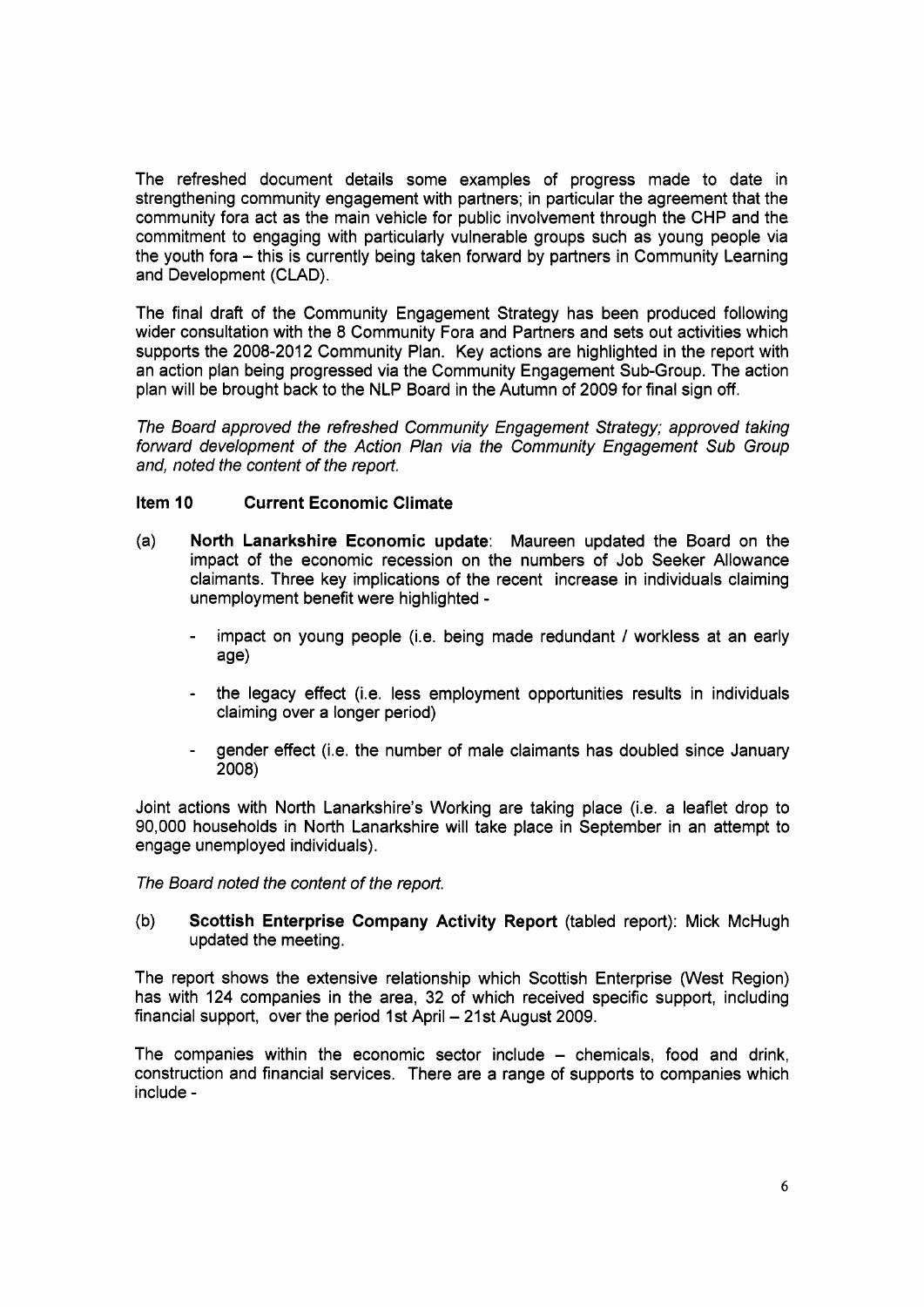- market development, and the majority of interventions were in the areas of strategy (i.e. support to identify potential downturn for business and help to raise new investment).

## *The Board noted the content of the report*

## (c) **Public Sector Finances Outlook:** Gavin Whitefield updated the meeting.

The Scottish Government will announce on 17th September, the 2010-2011 budget for local authorities. It is expected that there will be substantial challenges during this period as well as the period 2011-2012 and beyond. The North Lanarkshire Partnership will require to have effective communication to support priorities and be aware of, and develop an approach to these challenges.

It was suggested that the NLP Officers Group compile a draft report on the potential key issues and how these may be addressed.

*The Board noted the content of the reporf* 

# **Act ion** : **NLP Officers Group**

## **Item 11 Third Sector Update**

June Valance updated the Board on progress of three key areas of Third Sector developments -

(i) *Employability developments:* It is proposed that the third sector, in partnership with the Scottish Government, will develop an Employability Forum in an effort to secure a more effective contribution by the third sector on employability issues. It is intended that the Scottish Government and SCVO will appoint an Employability Manager who will work with community planning partnerships and local Third Sector Interface entities to create opportunities for discussion with the third sector at a local level. The North Lanarkshire Employability Network has been involved in initial discussions.

(ii) *Funding Conference:* **A** Funding Issues Conference has been arranged by CVS North Lanarkshire which will take place on 27th October. The event will allow community and voluntary groups to obtain the funding required to continue their work. Organisations invited include - Big Lottery Fund, Business Gateway and Scottish National Heritage.

(iii) Ballot and election process - Third sector NLP representative - June Vallance and Francis Fallan are currently the voluntary sector representatives on the NLP Board (June automatically as Chair of CVS NL and Francis who was appointed by ballot process in 2008).

The undernoted timetable outlines the forthcoming ballot process -

## **October** - **November 2009**

Notification of the nomination issued to voluntary sector groups/organisations (closing date 27th November 2009)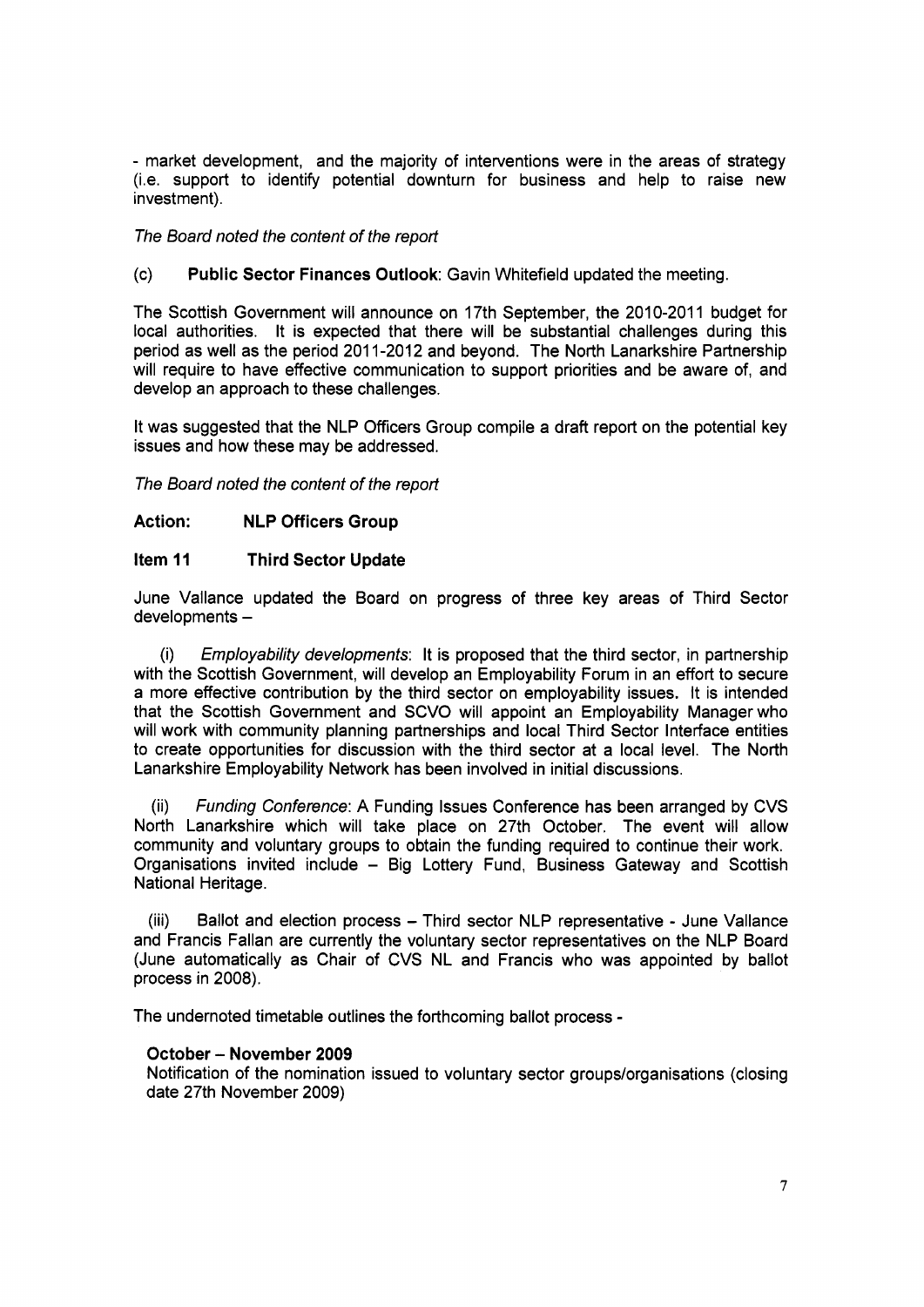# **December 2009** - **Januarv 2010**

Ballot papers issued to voluntary sector groups/organisations (return date 5th February  $2010$ 

# **11th March 2010**

Announcement of successful candidate at the Voluntary Sector Conference

*The Board noted the content of the report* 

# **Item 12 Ravenscraig update**

The Board heard that the report had been approved at the Council's Regeneration Committee on 2nd September 2009 in relation to the approved masterplan for the regeneration of Ravenscraig. The Board was updated on progress in relation to delivery of Phase One and advised of key actions required to support and facilitate Phase Two.

The Ravenscraig Masterplan is a 20 year programme which will drive forward major economic change in the MotherwellNVishaw areas creating significant construction jobs over the next 5 years. Included in the masterplan are a number of key projects including - 3,500 new homes, 10,000 new jobs, new rail station, major road improvements connecting M8 and M74 and, a 96,000sq.m town centre with leisure facilities.

Phase One - £180million has been invested to date from North Lanarkshire Council, Scottish Enterprise, Scottish Higher Education Funding Council, Sportscotland and Ravenscraig Ltd which has resulted in the creation of 200 new construction jobs.

Phase Two  $-$  The meeting heard that £0.5billion is expected to be projected by private sector investment. Phase Two is expected to be started by 2015 but is dependant on public sector funding being available for the infrastructure development (estimated £38-£42 million).

The "Ravenscraig update" will be a standing item at future NLP Board meetings.

*The Board noted the content of this report* 

## **Item 13 Budget Statement**

No change to previous statement.

# **Item 14 AOCB**

Strathclyde Fire & Rescue - Cadet Scheme. Area Commander, Robert Scott, will provide a report for the next NLP Board outlining the background to this scheme and the benefits which partners who support the scheme can expect.